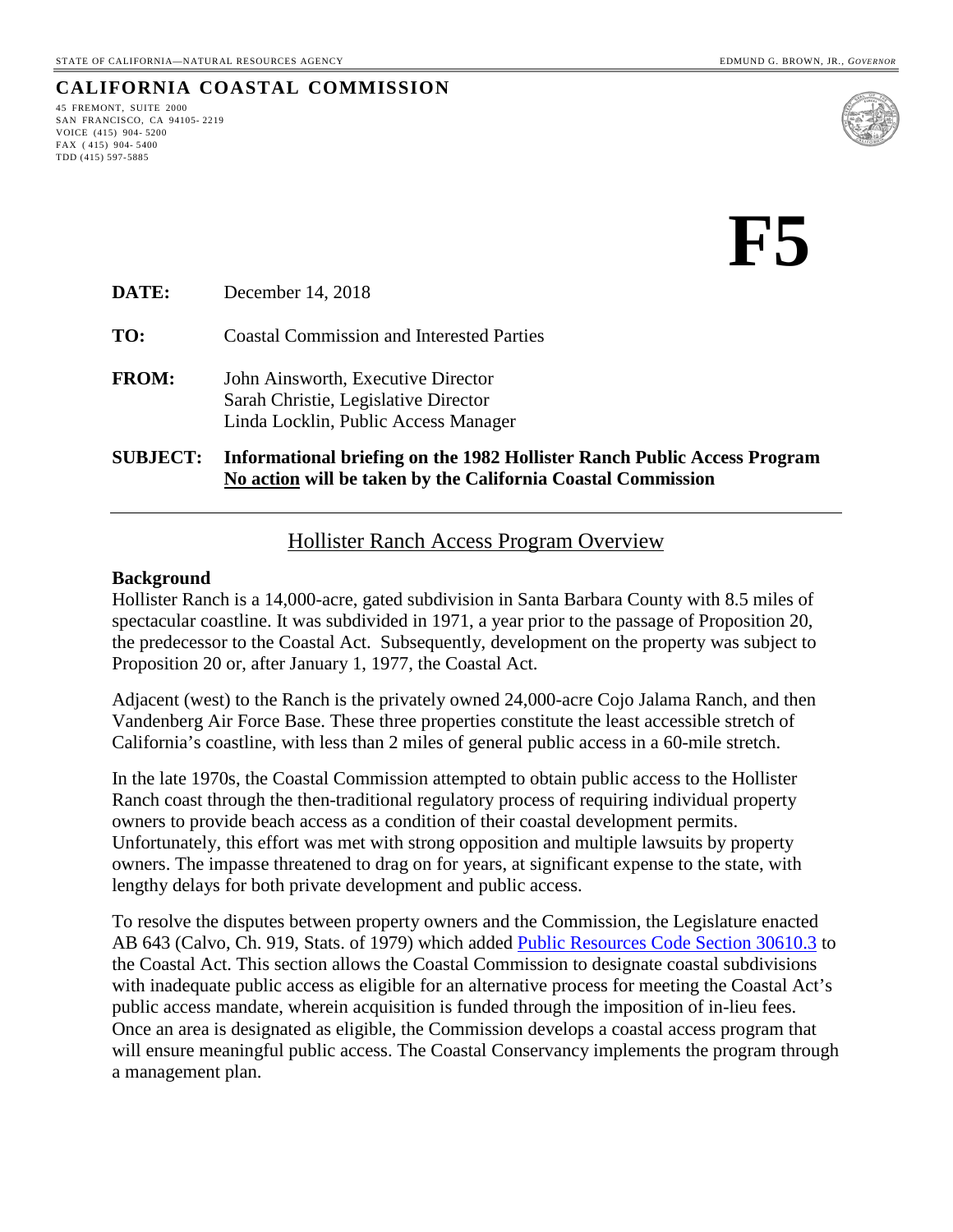In January 1980, the Commission designated the Hollister Ranch as eligible for the 30610.3 program.<sup>[1](#page-1-0)</sup> After a thorough public process, in August, 1981, the Coastal Commission adopted the Hollister Ranch Coastal Access Program. It provided for pedestrian, bicycle and shuttle van access over existing roads and proposed new hiking trails. The program called for environmental camp sites, rangers, and public facilities, including bathrooms, showers and picnic areas. All of the proposed public amenities and improvements relied on the State Coastal Conservancy's ability to purchase public access easements over portions of the property owned by the Hollister Ranch Owners Association. Therefore, the 1981/82 Budget Act included a \$500,000 appropriation to begin that process. (Item 2.00J).

When the Commission adopted the Coastal Access Program, it acknowledged that changes might be required to reflect recommendations in an environmental assessment, which was in progress at that time. In May 1982, the completed [Environmental Assessment](https://documents.coastal.ca.gov/assets/hollister-ranch/Hollister%20Ranch%20Environmental%20Assessment%20(3.3.82).pdf) was reviewed and approved by the Commission. The Commission then directed staff to revise the Coastal Access Program in response to the report's recommendations as well as per discussions with the Hollister Ranch owners and the Coastal Conservancy staff. In August, 1982, the Commission approved the [amended Program.](https://documents.coastal.ca.gov/assets/hollister-ranch/1982%20Hollister%20Ranch%20Plan%20Revised%20Findings.pdf) The revisions eliminated the camp sites and rangers, limited all pedestrian and bicycle access to the existing roads and right of way, and instituted daily limits on the number of visitors. The program would be implemented in three phases, with visitorship gradually increasing from 100 to 500 persons per day. In short, the changes struck a balance between private property rights, residential privacy, public access, public safety, and resource conservation.

The State Coastal Conservancy and the Commission attempted to implement the revised program immediately, but were still unable to overcome staunch landowner opposition and gain access to the property. Without the necessary appraisal data, the Conservancy had no way to determine the cost of acquiring the necessary public access easements. Without knowing the costs, staff could not calculate the value of the in-lieu fees necessary to fund the acquisition of the land interests necessary to carry out the program. The agencies were unable to move forward.

Recognizing that access could be delayed indefinitely if the landowners did not cooperate in the appraisal process, the Legislature stepped in again, passing Assembly Bill 321 (Hannigan, Ch. 42, Stats. of 1982), which added [Section 30610.8](https://leginfo.legislature.ca.gov/faces/codes_displaySection.xhtml?lawCode=PRC§ionNum=30610.8.) to the Public Resources Code. The bill fixed the in-lieu fee at Hollister at \$5,000 for each permit, directed the Conservancy and the Public Works Board to proceed "as expeditiously as possible" to obtain access "in a timely manner," and specified that the fees are to go toward purchasing the necessary public access easements.

Later that year, the Public Works Board requested that the Attorney General obtain a court order for both agencies to enter the gated subdivision. The request was granted, but the 1982 election of Governor George Deukmejian, who was openly opposed to the Coastal Commission and its mandate, had changed the political dynamic around public access, and the program was shelved. Over time, it sank into obscurity.

 $\overline{a}$ 

<span id="page-1-0"></span><sup>&</sup>lt;sup>1</sup> The 1981 Access Program document states that the designation occurred in September 1980; however, meeting minutes from the time indicate that the designation actually occurred in January 1980.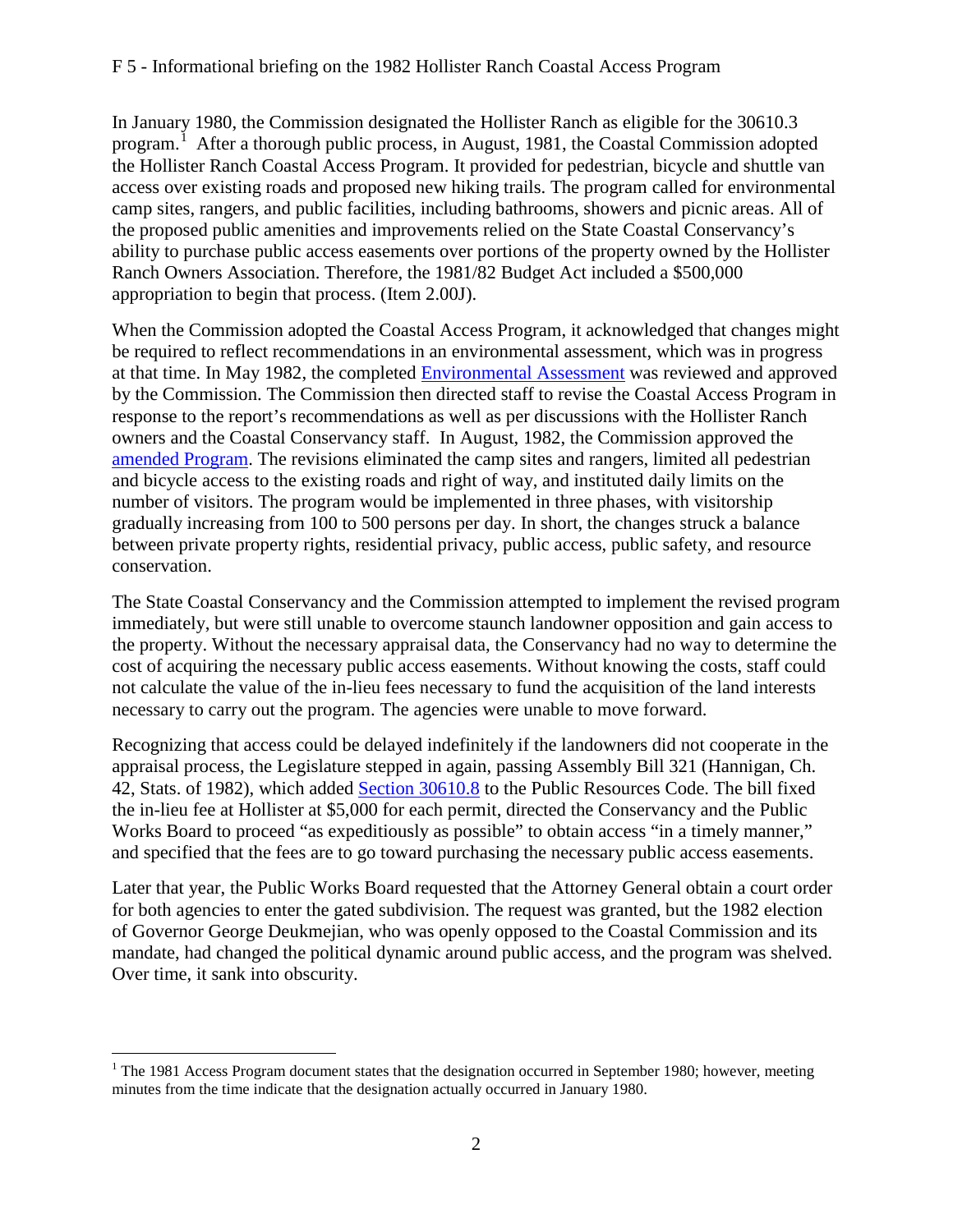In 2017, an unrelated lawsuit and settlement negotiations over an earlier-required public access easement on a parcel in Hollister Ranch, obtained pursuant to a CDP issued to the YMCA, sparked a wave of renewed public support for providing public access to the Hollister Ranch coastline. It also refocused attention on the long-forgotten Access Program. This interest culminated in a bill, AB 2534 (Limón), which would have taken critical steps toward finally implementing the coastal access program that the Commission adopted over 35 years ago.

AB 2534 would have created two new subaccounts to support public access at Hollister Ranch. Funds deposited into the Hollister Ranch Subaccount within the Kapiloff Land Bank Account could be used for purposes of acquisition. The bill authorized the State Lands Commission to transfer up to \$1 million from the Kapiloff Land Bank Account into the sub account. The Hollister Access Management Account within the State Coastal Conservancy Fund would have held the in-lieu fees, as well as other sources of funding, for the purpose of providing the necessary capital improvements and ongoing management at Hollister. The bill also directed all relevant state agencies to work together using their existing authorities to provide timely public access through the subdivision to its coastline. Finally, the bill clarified existing law to specify that the \$5,000 in-lieu fee applied to every coastal development permit, not just one permit per property. The County of Santa Barbara also subsequently amended its Local Coastal Program to clarify that the in-lieu fee applies to every permit. While the bill was vetoed by Governor Brown, his veto message indicated that the access program should be updated before creating new funding mechanisms.

The 1982 Coastal Access Program remains the guiding blueprint for public access at Hollister Ranch. Although it is a comprehensive and legally valid document that could be implemented with no changes, further revisions may be warranted. The elements of the existing program are as follows:

# 1982 Hollister Ranch Coastal Access Program Components

## **Coastal Access:**

- Pedestrian trail parallel to Rancho Real Rd., vertical access along 6 existing beach access roads
- Bicycle path along Rancho Real Rd., vertical access along 6 existing beach access roads
- Shuttle bus service via 15-passenger van(s) from Gaviota State Park to beach use areas
- Environmental education programs, managed by public agency or non-profit organization, in conjunction with State Coastal Conservancy
- Lateral access easement along entire coast, from mean high tide line to toe of slope/revetment

## **Facilities:**

- Staging area at Gaviota State Park, including parking for 100+ cars, transit shelter, bathroom and information kiosk
- Up to 6 beach recreation areas to include restrooms, showers, drinking water, trash containers, signs (including warning signs for tides and sensitive resources)
- Security guards